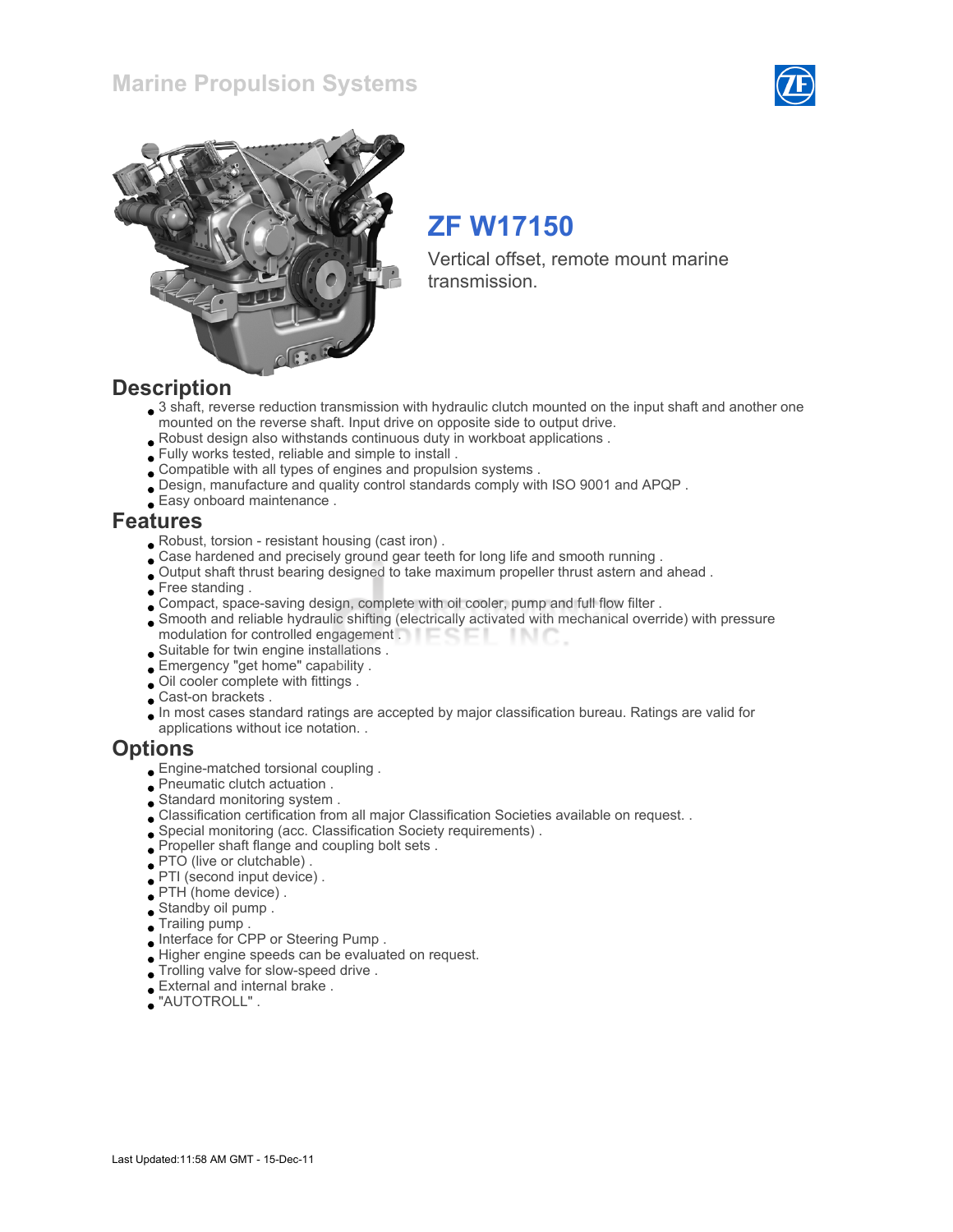# ZF W17150 Ratings

## Continuous Duty

| <b>RATIOS</b>                | MAX. TORQUE POWER/RPM |      |                                                   |    | <b>INPUT POWER CAPACITY</b> |    |                                             |    |           | MAX. |            |
|------------------------------|-----------------------|------|---------------------------------------------------|----|-----------------------------|----|---------------------------------------------|----|-----------|------|------------|
|                              | Nm                    | ftlb | <b>kW</b>                                         | hp | <b>kW</b>                   | hp | <b>kW</b>                                   | hp | <b>kW</b> | hp   | <b>RPM</b> |
|                              |                       |      |                                                   |    |                             |    | 1200 rpm<br>720 rpm<br>1000 rpm $\parallel$ |    |           |      |            |
| $\Box$ 4.556*, 5.000, 5.522* | 21488                 |      | 15849 2.2501 3.0174 1620 2173 2250 3017 2700 3621 |    |                             |    |                                             |    |           |      | 1600       |

\* Special Order Ratio.

Higher engine speeds can be evaluated on request.

Ratings shown for the ZF W17000, and larger gearboxes, are valid for applications without ice classification and comply with BV (Bureau Veritas) rules.

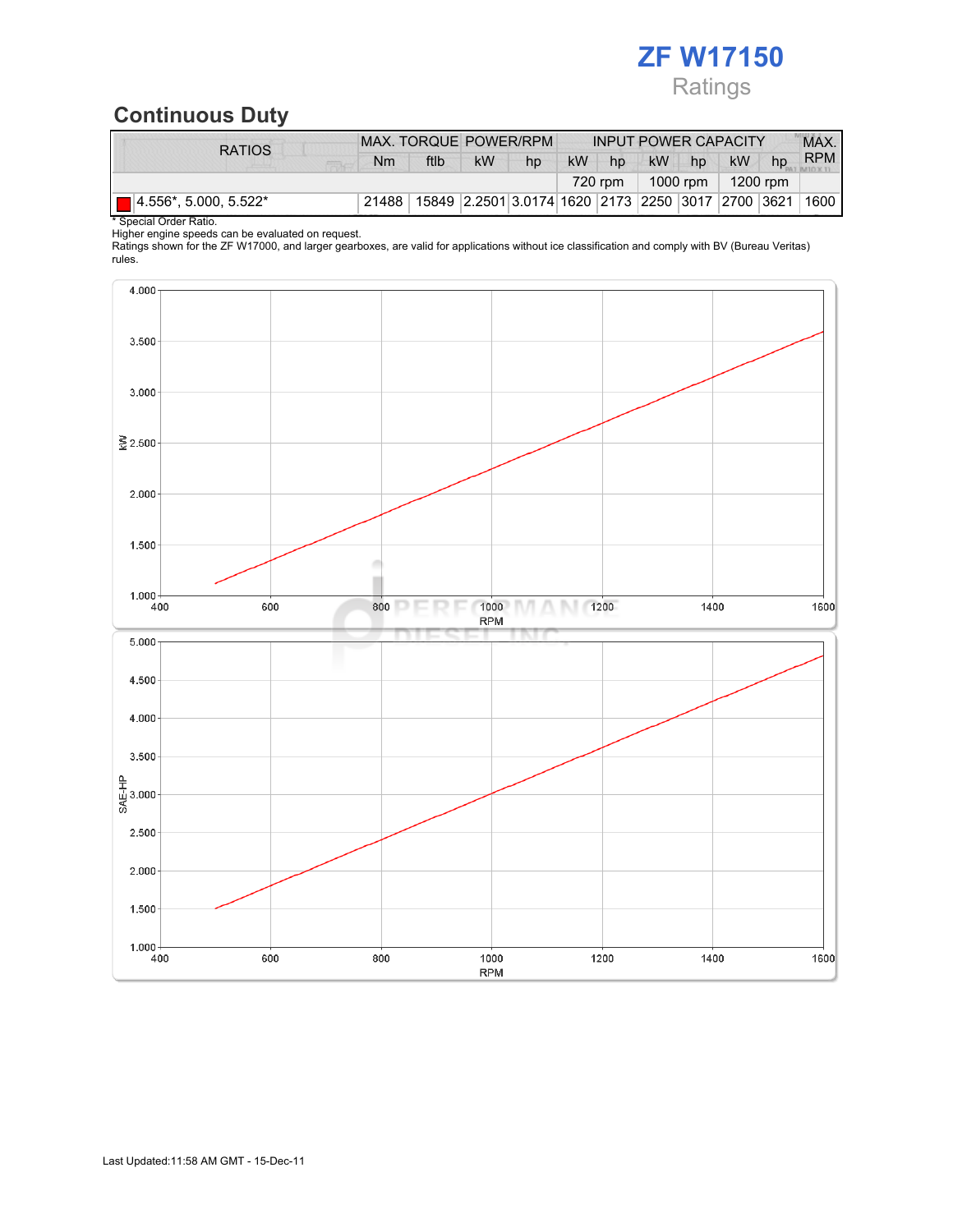## ZF W17150 **Dimensions**





|                              | MIU X.<br>mm (inches) |                |    |                                                 |  |                |                |           |  |  |
|------------------------------|-----------------------|----------------|----|-------------------------------------------------|--|----------------|----------------|-----------|--|--|
| A                            | B <sub>1</sub>        | B2             | H1 | H <sub>2</sub>                                  |  | L <sub>1</sub> | L <sub>2</sub> |           |  |  |
| 600 (23.6)                   | 850 (33.5)            |                |    | 850 (33.5) 725 (28.5) 1,030 (40.6) 1,866 (73.5) |  | 1,504(59.2)    | 488 (19.2)     | 925(36.4) |  |  |
|                              |                       | Weight kg (lb) |    | Oil Capacity Litre (US qt)                      |  |                |                |           |  |  |
| 5,420 (11,924)<br>I71 ( 181) |                       |                |    |                                                 |  |                |                |           |  |  |

DIESEL INC.

|  |  | <b>Output Coupling Dimensions</b> |
|--|--|-----------------------------------|
|--|--|-----------------------------------|

|    |    |  |             |  |  |                                                         |  | <b>Bolt Holes</b> |              |    |  |
|----|----|--|-------------|--|--|---------------------------------------------------------|--|-------------------|--------------|----|--|
|    |    |  |             |  |  |                                                         |  | No.               | Diameter (E) |    |  |
| mm | in |  | mm in mm in |  |  | mm                                                      |  |                   | mm           |    |  |
|    |    |  |             |  |  | 500   19.7   410   16.1   250   9.84   50.0   1.97   15 |  |                   | 29.0         | 14 |  |

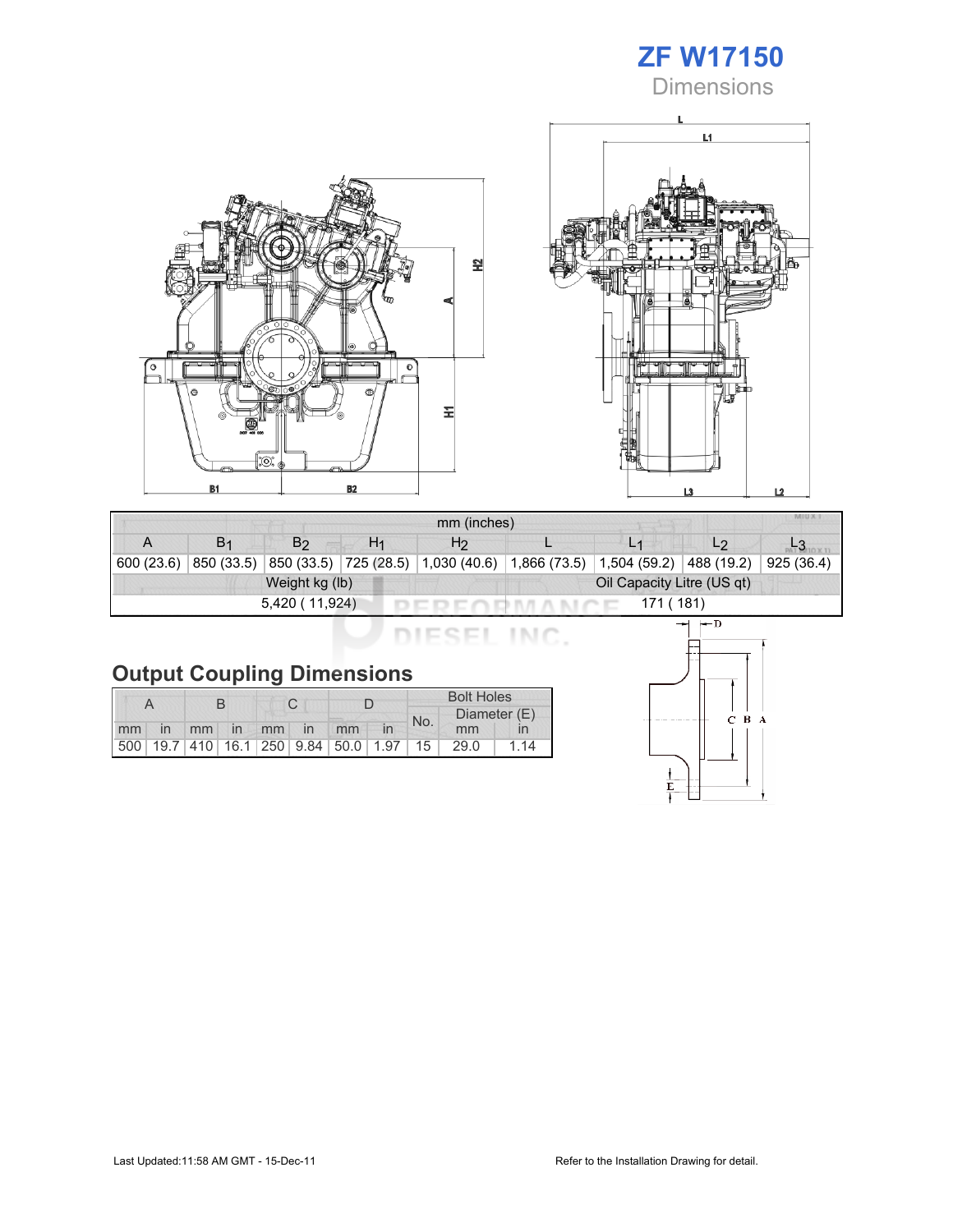

### PTO Configurations

#### Front PTO23 (R\* Version)





Top PTO73 (R\*+NR\* Version)



Brake (R\* Version)



Front PTO81 (R\* Version)



#### Top PTO71 (R\*+NR\* Version)



Top PTO74 (R\*+NR\*Version)

╫

Output

shaft

<u>ш.</u>

г

<u>जाण</u>

च्णा

<u>गाँग</u>

<u>TUTIL</u>

 $\overline{OD}$ 

 $Box$ 

**PTO** 

#### Front PTO83 (R\* Version)



#### Top PTO72 (R\*+NR\*Version)



#### Front PTO73 (aux. pump) with SAE A to CC (R\* Version)



\*R= Reversing \*NR= Non-Reversing

M

Input

shaft

Ŧ